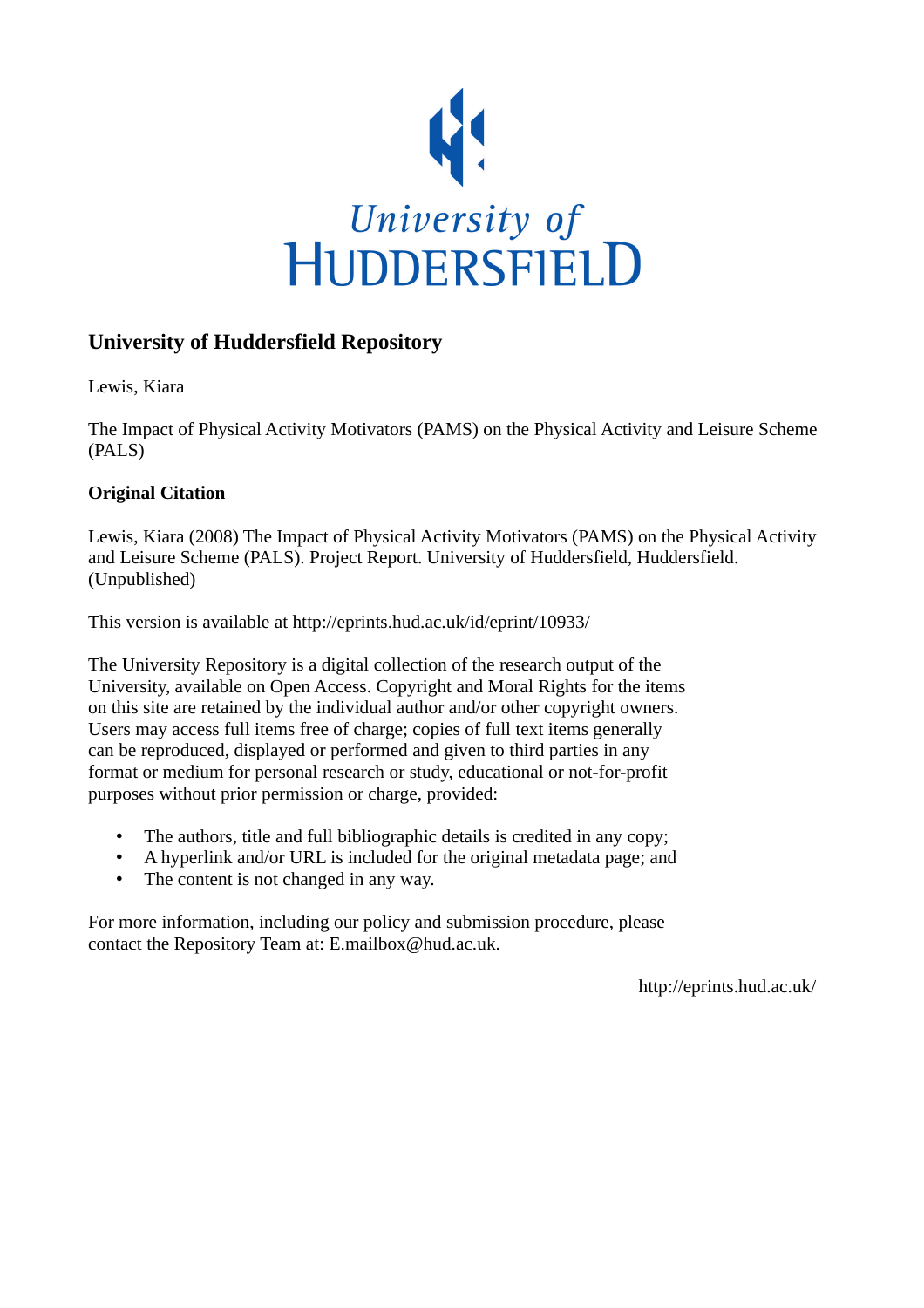### **The Impact of Physical Activity Motivators (PAMS) on the Physical Activity and Leisure Scheme (PALS)**

### **Executive summary**

### **Aims and background information**

The PAM Scheme runs along side the PAL Scheme and gives people who have completed the PALS the opportunity to volunteer to become a PAM and help individuals who are being referred to the programme. The PAMS meet and greet the participants and aim to make them feel welcome. The PAMS can share their experiences with the participants and this will hopefully put them at ease and give them the confidence to attend the sessions. An evaluation of the PAM Scheme was made using the TTM (Trans-theoretical Model) as the National Quality Assurance Framework (NQAF) suggests that using a theory base is more effective for exercise referral programmes (NQAF, 2001).

### **Research Questions**

The research questions are as follows:

- What is the benefit of the PAMS from the perspective of the mentors?
- What is the benefit of the PAMS from the perspective of the participants on the referral scheme?
- What influence do the PAMS have on the PALS?

#### **Methods**

Data was collected through various qualitative techniques to gather information about the PAM scheme. Throughout this project the researcher looked at what stage of the TTM, the volunteers and participants are at. The processes of change which assist the participants in progressing through the stages of change were also studied. This was achieved by looking at factors which may affect physical activity (PA) levels, such as decisional balance (DB) (whether participants believe that the benefits of taking part outweigh the costs) and self efficacy (SE) (whether participants believe they are capable of taking part at the levels required to gain benefits).This was addressed in relation to what effect the mentors have on the participants of the scheme and their journey through the stages.

## **Data collection**

The methods that were used are as follows:

- Observation
- Focus Group (5 PAMS)
- Questionnaire (20 participants on the PALS)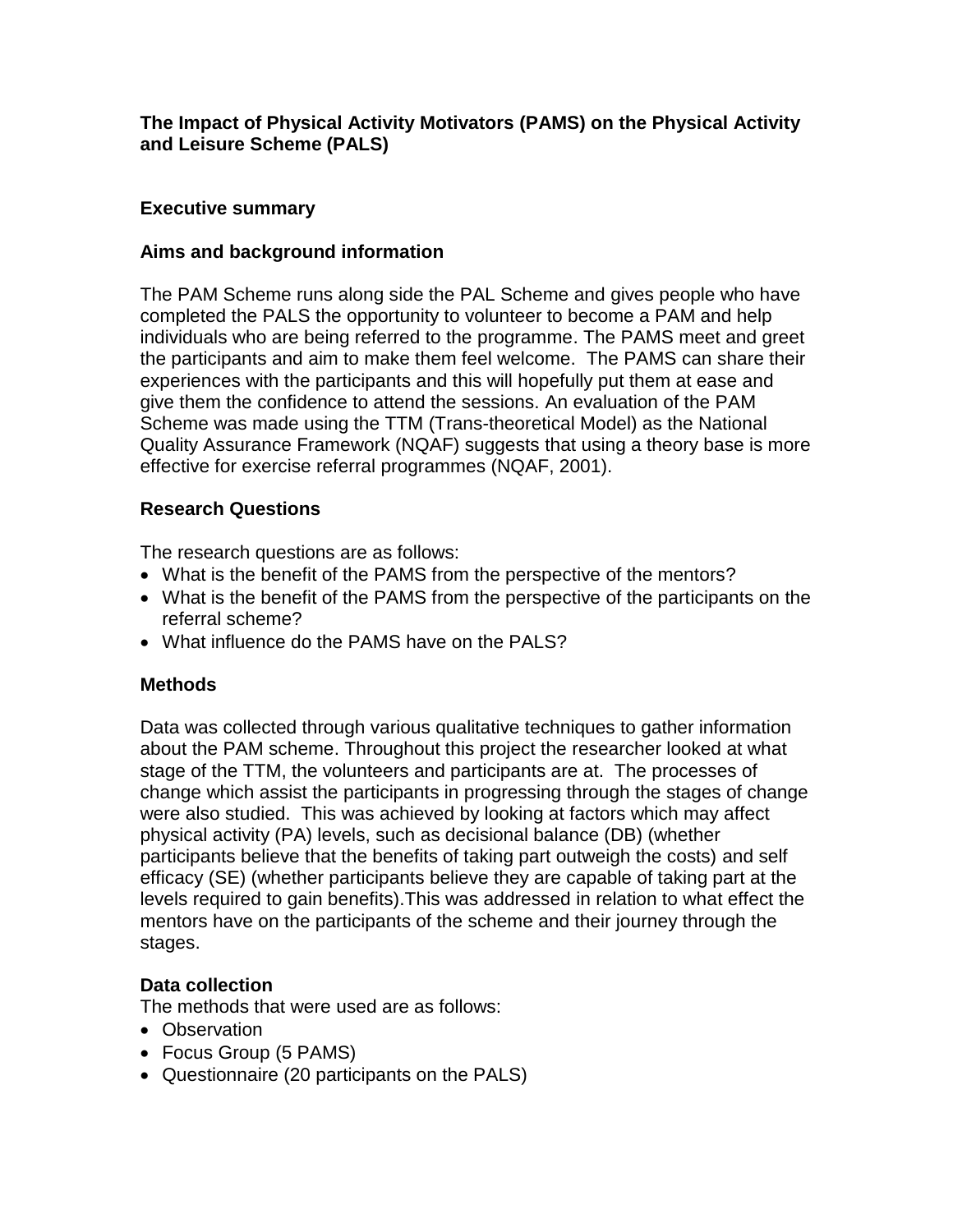The researcher chose to go and observe the PAMS during their training sessions. This was for several reasons, such as to gain back ground information on the scheme itself and also to hear about the PAMS personal experiences etc.

A focus group was held with the PAMS to discuss how they felt about the scheme, its effectiveness and the impact they feel it has on the PALS. This was from their PAM perspective, but the PAMS also drew on their own experiences of being a PAL and how they felt about the PAMS that they were in contact with, if any.

The PAMS were asked during the focus group to select some of the PALS participants that they 'buddy' up with and ask them to fill in the questionnaires. Pilot studies were carried out on the questionnaire using the staff at the council who were working on the scheme and also the questionnaire was discussed during the focus group.

### **Results**

This section is split into 3 main areas of discussion, using data collected from each of the methods the researcher will aim to answer the research questions by bringing relevant information from each method together.

#### **What is the benefit of the PAM Scheme from the perspective of the mentors?**

**Key Finding 1:** PAMS feel they benefited from PALS and want to give something back to the scheme and help others to gain the benefits.

When discussing the PAM Scheme with the mentors it became apparent that there were several factors which kept arising both in the focus group and during the observation. One of these factors was to 'help others'

### *The benefit to me is satisfaction in helping people, to see an improvement as they progress through the class*

It has been suggested that another aspect of volunteering could be the individual feeling that they have a moral obligation to volunteer and help others maybe because of the help that they have received or because they feel that is what is expected of them.

*I've had a right lot out of PALS Scheme, it was the best thing that happened to me and so I want to put something back*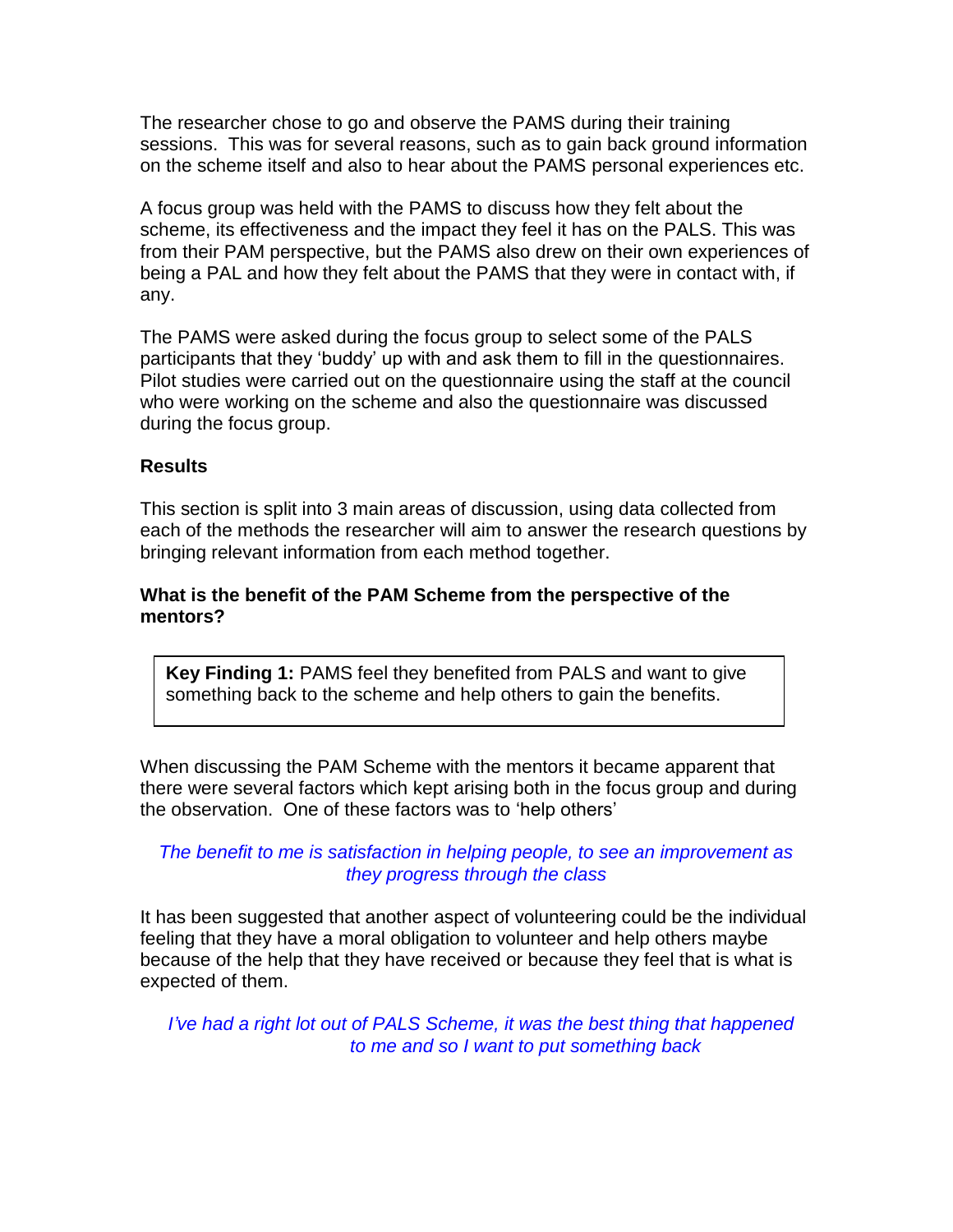This was due to the help they have received during their time as a PAL which had made them feel obliged to put something back into the scheme. Some of the PAMS found that they could not believe how much of a difference the scheme has made to their life. This was because the majority of the PAMS were not physically active other than going to work etc. previous to the PALS.

*It's kept me going I would have gone crazy. I used to live to work, I was a workaholic and if someone was to say to me now turn the clock back four and a half years and have this stroke again or go back to your old life I would choose the stroke again because I have seen such a difference in people*

This quote supports previous research undertaken by Dugdill et al, who suggests that people who have a life changing experience such as heart attack or a stroke are more likely to increase and maintain their PA levels (Dugdill et al, 2005).

Also in support of the life changing experience, not only do the PAMS increase their PA levels but due to the many benefits that they have experienced they are adamant that they will not stop exercising regularly (Stewart et al, 1997).

I will still be coming down here when I am 95 because it's hard to stop now!

**Key finding 2:** PAMS found acting as a mentor provides 'time-out' from their normal daily routine and an opportunity to forget about their own problems

One particular person found that PAMs has helped them due to the fact that they can help others. This again supports work undertaken by Warburton & Terry, who suggests that volunteering in this instance helps the individual feel that they are contributing to the wellbeing of community by being a friendly face, someone to talk to etc again giving the volunteer a sense of purpose, feeling needed (Warburton & Terry, 2000).

*PAMS gives me something to live for! I know it might sound selfish but I live for going to the PALS and helping people.*

Another PAM immediately followed on with:

*When you're chatting to people and just for that 3 quarters of an hour it takes your mind off your problems*

**Key finding 3:** PAMS feel a sense of commitment to the participants and this motivates them to maintain active in the scheme.

In relation to the TTM it could be argued that as suggested by Gorley & Bruce different processes need to be used in different stages to maintain motivation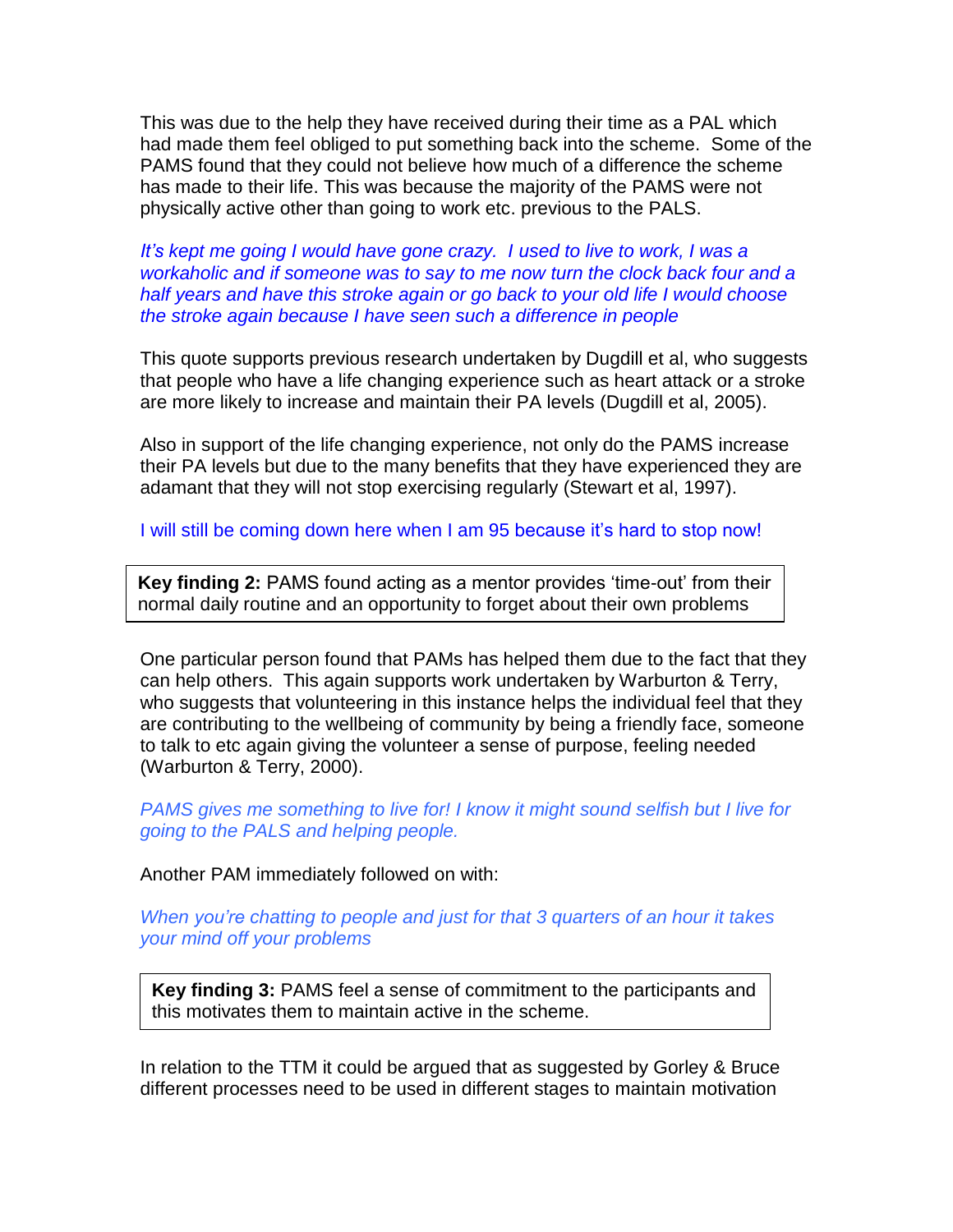(Gorley & Bruce, 2000). The PAMS are in the maintenance stage, so it could be argued already experience high levels of self efficacy (SE) due to feelings of mastery. They are also unlikely to experience any more pros to exercise in relation to decisional balance (DB). Therefore processes to avoid boredom etc. are needed and volunteering may be just the thing to keep their motivation levels up.

*I must admit on some Monday mornings I have thought that if I wasn't a PAM I don't know if id bother going in this morning, you know when there is a gale blowing and its really cold, but because you know you've got a commitment to other people you do go.*

#### **What is the benefit of the PAM Scheme from the perspective of the participants (PALS) on the exercise referral scheme?**

**Key Finding 4:** PALS found the PAMS particularly important at their initial involvement with the scheme and that they helped create a friendly atmosphere.

From previous research such as that of Wormald & Ingle, 2004 it could be suggested that one of the most crucial times which PAMS are required is when the participants attend the scheme for the first time and are still finding more disadvantages than advantages to exercise, have low levels of SE and are still in the contemplation stage of the TTM. Basler suggests that social support has been found to be a crucial factor in assisting the participants through to the action stage of the TTM (Basler, 2007). The following statements would support this previous research:

*When your referred to something like this because you are ill coming down to the studio and going through that door for the time it takes a bit of doing and you know there is someone there to say its ok and talk to you and it helps you*

This was mirrored by the majority of the PALS participants, some of which went on to say that the PAMS not only assisted on this initial meeting but also contributed to the increase in PA.

*The very first session I came to as a PAL there were three PAMS and they were all brilliant! You didn't feel stupid going because they came and made themselves known and were friendly. So it was great because you didn't feel self conscious and it was a friendly atmosphere so you come again and gradually you do more to your limits having somebody there showing you what to do its great.*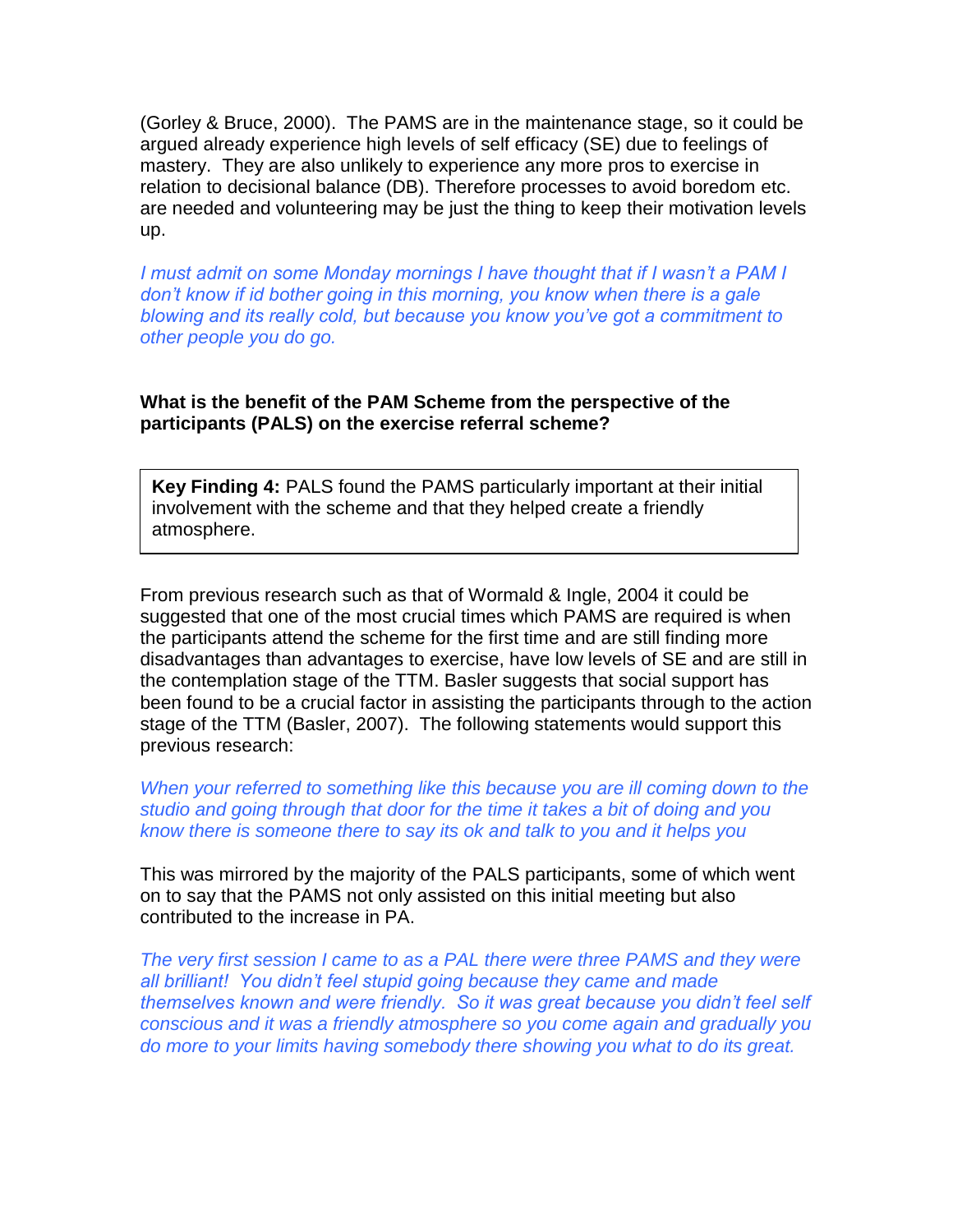This again supports work undertaken by Wormald & Ingle who suggest that having somebody there to give advice, offer support and supervision throughout the session makes the participant feel as though they are getting a personalised service, which not only puts them at ease but increases their confidence (Wormald & Ingle, 2004).

*Obviously it s a lot better to be able to talk to somebody one to one when your doing your exercises and I said I cant do this I am out of breath, I've got a problem with my lungs and she said well if you cant do it then just sit down and try to do it sat down. So that's the way we went.*

The PALS participants reported a number of barriers when undertaking PA prior to commencing the PALS and also the motivations which have helped them maintain their PA levels. (Please see table which displays the categorised results of barriers and motivations)

| <b>Barriers</b>                     | <b>Motivation</b>         |
|-------------------------------------|---------------------------|
| Injury & Illness (Health)           | Health, Weight & Fitness  |
| Lack of confidence                  | The PAL & PAM Schemes     |
|                                     | themselves and the staff  |
| Lack of time due to work and family | Social life/companionship |
| commitments                         |                           |
| Pain during exercise and fear of    | Reduction in pain         |

#### **Table 1 Motivation & Barriers of exercise for the PALS**

From the above table it is clear to see that lack of confidence was a huge factor. This supports previous research undertaken by Wormald & Ingle, (2004) who suggests that for those attending the PALS for the first time often feel very nervous about having to exercise. This could be due to the lack of confidence that they have in being able to complete the exercises or to even keep up with the others in the group (Wormald & Ingle, 2004). This maybe due to a low level in confidence to carry out the exercises which also reflects a low level in SE (Basler, 2007). Also the participant is likely to be able to identify far more disadvantages of exercise than benefits and therefore maybe at risk of regression (Gorley & Bruce, 2000).

**Key finding 5:** PAMS are able to empathise with participants as they have been through similar experiences

Another reason that the PALS participants can identify themselves with a PAM is because the PAMS themselves have been through similar experiences to them.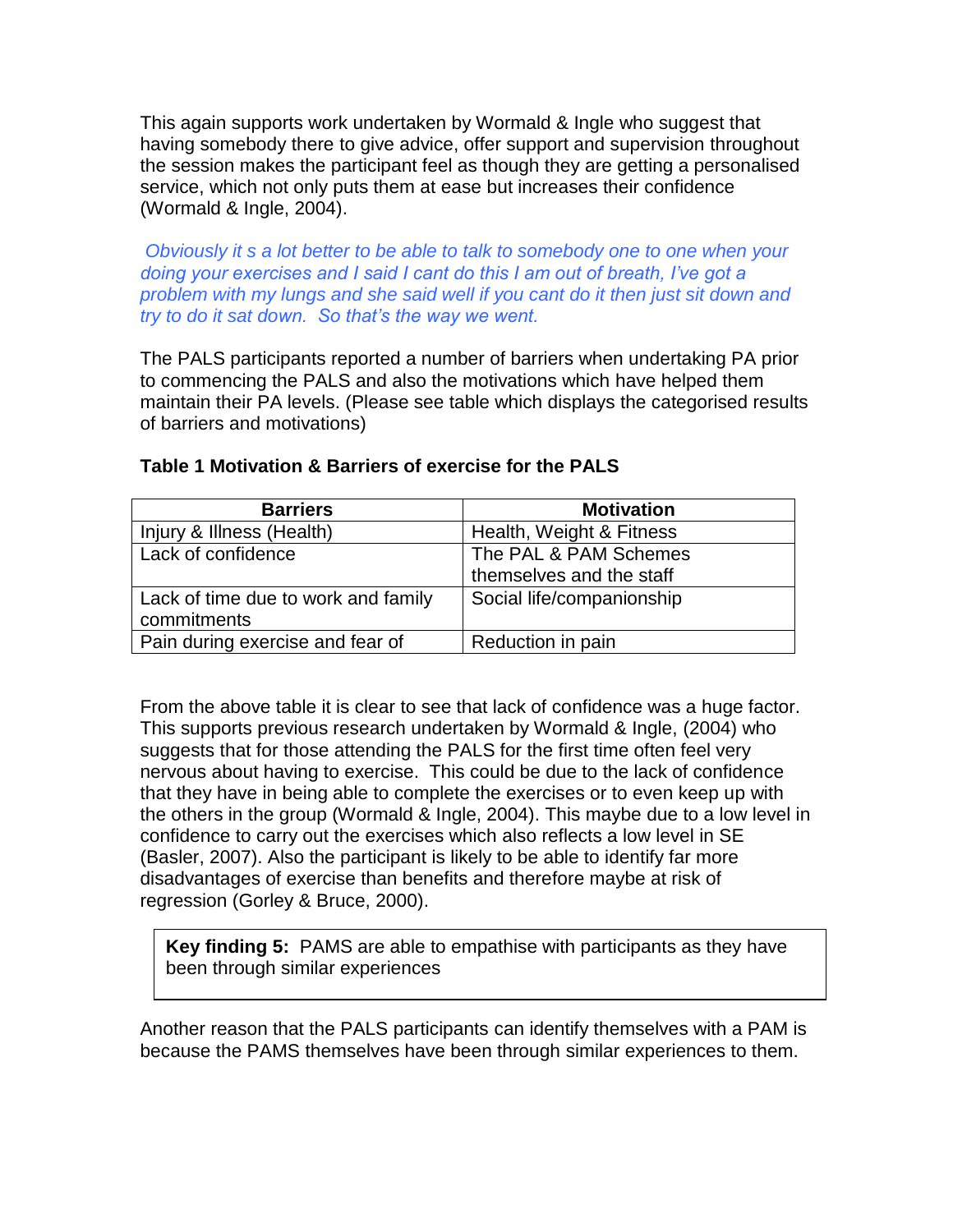*I thought he would make a good PAM as anybody that came along having had a stroke he could empathise with them because he has been there and he knows what it's all about.*

This was followed on by

*I don't say that I can cure them because I can't, but I know where he is coming from because I know what its like not to be able to lift my arm.*

This is why it is of benefit to have somebody there to support them such as a PAM. This is because both previous research and also the data collected throughout this study suggest that the participants' confidence increases along with SE and the pros of DB.

**Key finding 6:** PAMS help increase the self-efficacy of the participants by providing individual advice and guidance

*They explain things to you giving confidence to do the exercise.*

*They watch us on the equipment, which gave me the incentive to work on keeping myself active.*

*They gave me the confidence to persevere it is someone to talk to and to encourage you to try new things.*

The majority of the PALS sample reported an increase in confidence due to having a PAM there to support them and observe them on the equipment. This also had positive effect on their motivation again due to the personalised service they received in terms of being shown how to use equipment and also monitored until they felt confident enough to be able to carry out their exercises on their own (Wormald & Ingle, 2004).

*I was introduced to them when I first started going to the PALS they assist you and give you the motivation to carry out things you may have thought you could never do.*

#### **What influence if any do the PAMs have on the PALS?**

**Key finding 7:** PAMS motivate and encourages participants to continue participating and increase their physical activity levels

Some very moving statements such as the following have been made by the PALS participants.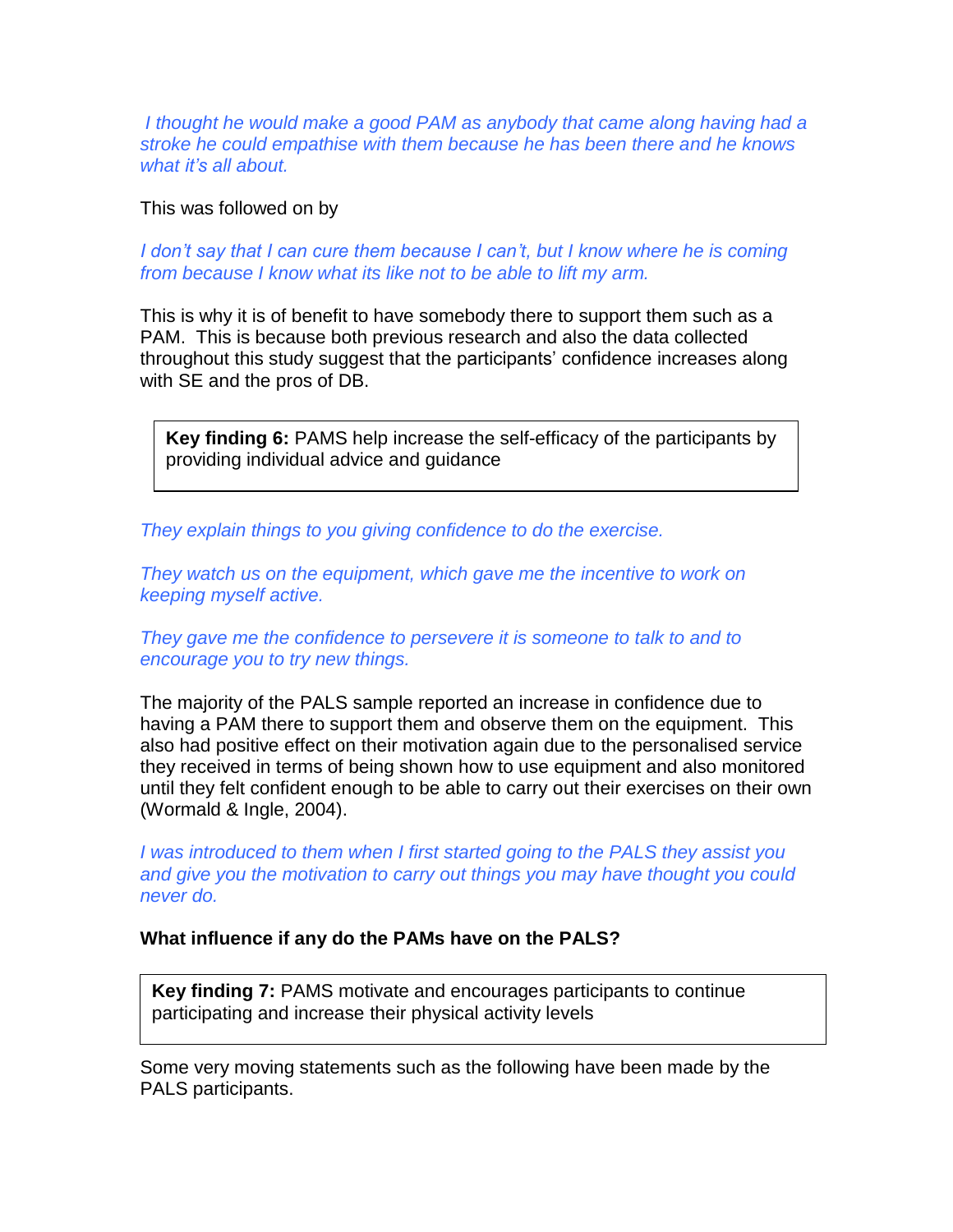### *As I am a shy person knowing a PAM keeps me attending.*

This is quite powerful because it would suggest if a PAM was not available on the exercise programme that this particular individual would not have carried on attending. Therefore this displays how important a PAM can be. All of the responses given by the PALS participants were very positive, but some went further and expressed how the PAM made them feel personally.

#### *A Pam is a person who motivates and gives you enthusiastic responses to your requests. My PAM is …….. she's like a breath of fresh air!!!*

All of the PALS participants that returned their questionnaire answered yes to the following question:

#### **Do you feel that having a PAM at your exercise session has helped to motivate and increase your PA levels in the long term?**

This is very positive and could suggest that having PAMS available to offer the participants guidance and support is paramount.

#### **Conclusions**

This study into the experiences of Physical Activity Motivators (PAMS) and the participants of the Kirklees exercise referral programme Physical Activity and Leisure (PALS) found the following:

- **PAMS find the experience of being a mentor rewarding and enjoyable.**
- The PAMS felt they were able to contribute to the local community, to help others but also that it increased the quality of their lives
- PALS participants felt the PAMS contributed to their continued enjoyment of the scheme by providing personalised encouragement
- In particular they found PAMS useful at the beginning in increasing their confidence and motivation to take part

The PAMS scheme enriches the experience of both the PALS participants and the PAMS themselves and further expansion of the scheme is warranted.

#### Researcher: Kelly Bamforth

Further Details: Kiara Lewis, Senior Lecturer, University of Huddersfield e.mail: [kiara.lewis@hud.ac.uk](mailto:kiara.lewis@hud.ac.uk)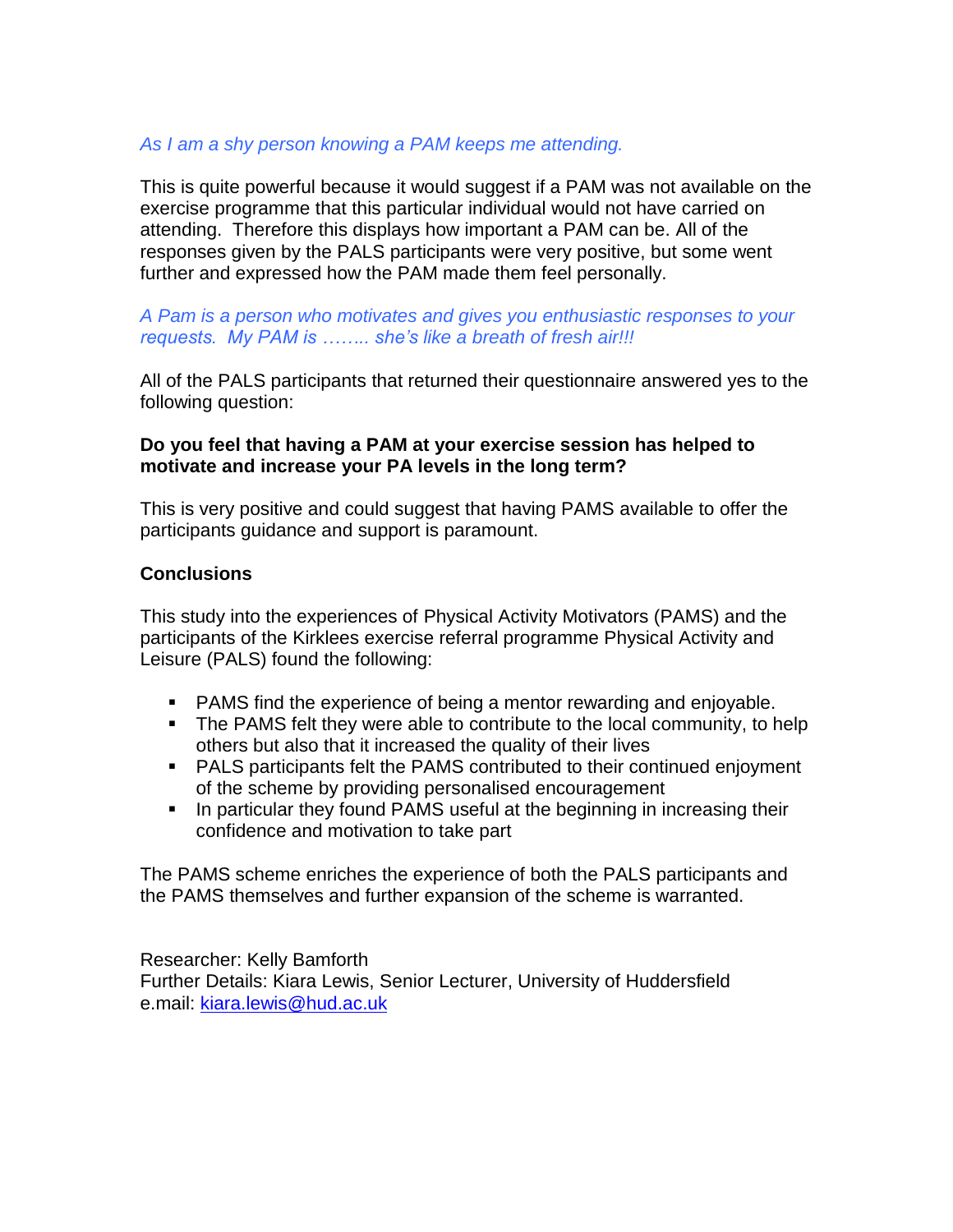#### References

Basler, H, D & Bertalanffy, H & Quint, S & Wilke, A & Wolf, U. (2007) TTM-based counselling in physiotherapy does not contribute to an increase of adherence to activity recommendations in older adults with chronic low back pain. *European Journal of Pain.* Vol 11. p 31-37.

Department of Health (2001) *Exercise Referral Systems: A National Quality Assurance Framework*. [online] Available at [http://www.dh.gov.uk/en/Publicationsandstatistics/Publications/PublicationsPolicyAndGuidance/D](http://www.dh.gov.uk/en/Publicationsandstatistics/Publications/PublicationsPolicyAndGuidance/DH_4009671) [H\\_4009671](http://www.dh.gov.uk/en/Publicationsandstatistics/Publications/PublicationsPolicyAndGuidance/DH_4009671) Last Accessed 26/06/2007

Dudgill, L & Graham, R, L & Mcnair, F. (2005) Exercise referral: the public health panacea for physical activity promotion? A critical perspective of exercise referral schemes; their development and evaluation. *Ergonomics.* Vol 48. Nos 11-14. p 1390-1410.

Gorley, T.& Bruce, D. (2000) A 6-month investigation of exercise adoption from the contemplation stage of the transtheoretical model. *Psychology of Sport and Exercise.* Vol 1. No 2. p 89-101.

Stewart A, L & Mills, K, M & Sepsis, P, G & King, A, C & McLelan, B,Y & Roitz, K & Ritter, P, L. (1997) Evaluation of CHAMPS, A physical activity promotion program for older adults. *Annals of Behavioural Medicine*. Vol 19 p 333-361.